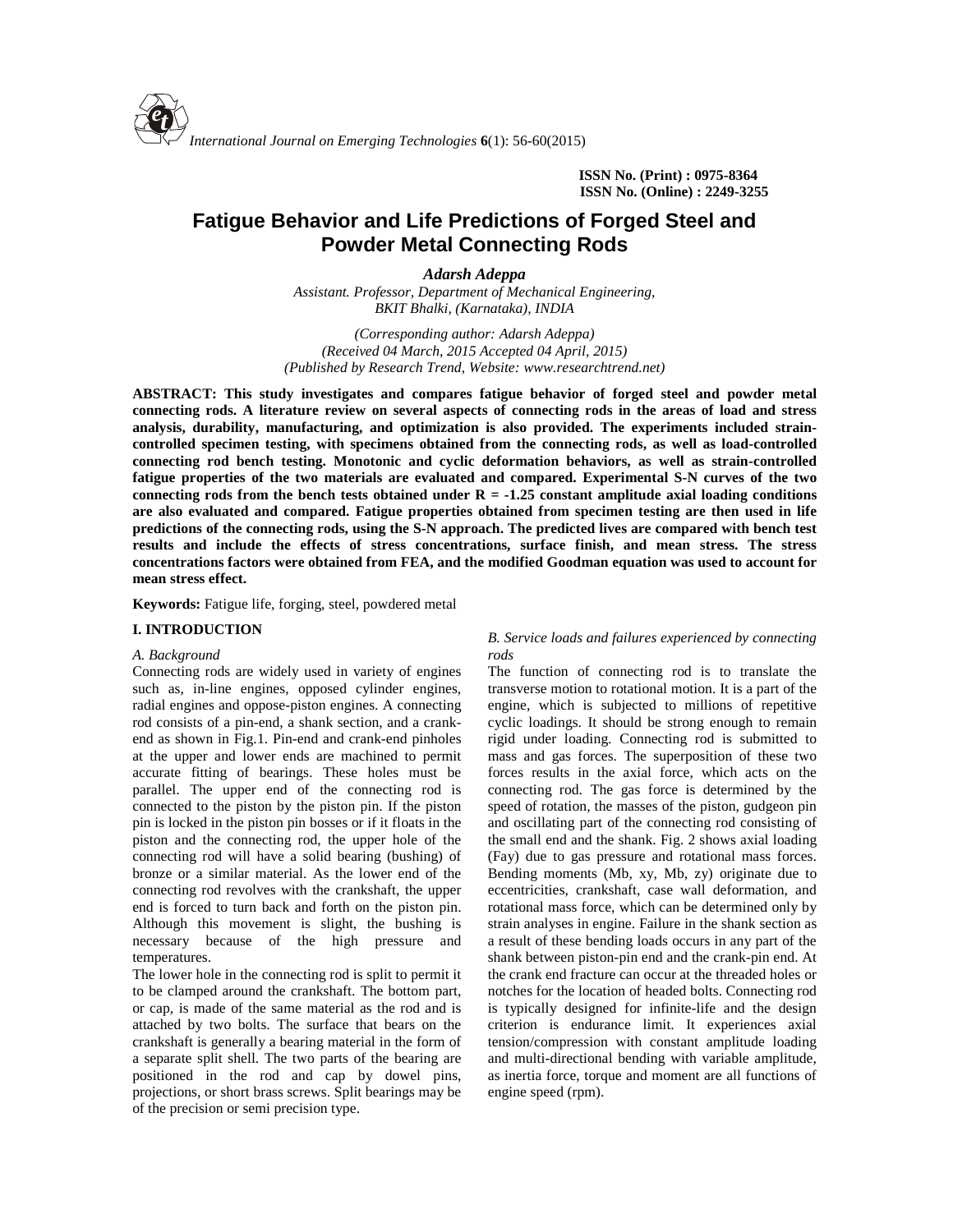# **II. MATERIALS AND MANUFACTURING PROCESSES**

#### *A. Drop-Forged*

A forged steel connecting rod is a production of dropforged closed die process. The round steel stock as being forged to a connecting rod. Hot working proportions the metal for forming the connecting rods. Fullering, which is the portion of the die, is used in hammer forging primarily to reduce the cross section and lengthen a portion of the forging stock. The fullering impression is often used in conjunction with an edger or edging impression. Bustering converts square section bar into a preform to reduce the cross section and lengthen it. Blocking operation forms the connecting rod into its first definite shape. This involves hot working of the metal in several successive blows of the hammer, compelling the work piece to flow into and fill the blocking impression in the dies. Flash is produced, which is the unformed metal around the edge of the connecting rod that was forced away from blocking die impressions by the successive blows of the forging hammer. Flash is removed by different ways with trim dies in mechanical press or in special circumstances by sawing and grinding. The trimmed connecting rod is ready for heat-treating and machining. **Heat treating**: After final forging and before machining, proper heat treatment methods are used to acquire optimum grain size, microstructure and mechanical properties.

## *B. Powder Forging*

Powder forging is a process in which powders such as iron and copper are compacted, heated and forged so that their density increases up to that of wrought steel. The technology involves the following steps:

**Stage I:** A controlled amount of mixed powder used for connecting rods is automatically gravity-fed into a precision die and is compacted usually at room temperature and at high pressure up to 200 to 400 MPa. The resulting mass of powder is a green compact and has very little cohesive strength requiring further formation, operations.

**Stage II:** The green component is ejected out of the die*–*tool system and placed on wide endless mesh belt, which moves slowly through a controlled atmosphere heating furnace. This is called sintering and it develops the metallurgical bonds between the green compacted grains. The green compacts are heated below the melting temperature of the base metal and held at the sintering temperature for an appropriate time and then cooled.

**Stage III:** Shot peening: is implemented after forging. Before shot peening, some connecting rods receive primary milling/rework. Bad connecting rods are thrown to scrap baskets.

**Stage IV:** Inspection: During this process presence of any cracks and flaws are inspected. Inspection of any flaw on the surface can be observed by white light.

Magnetic particle inspection is done randomly to check for hidden cracks, fillet or inner contour machining, jamming or forging marks. Finally, the rods are inspected for weight and length, and any overweight connecting rods are rejected.

#### *C. Die-Casting*

Die-casting is accomplished by forcing molten metal under high pressure into reusable metal dies. Cast connecting rods were introduced in 1962. Riser is designed to achieve directional solidification by tapering the central web so that solidification begins at a point remote from the risers, in this case the center of the thin arm. After trimming and machining, all connecting rods pass through conveyorized sonic, ultrasonic, and magnaglow inspection stations, where defective castings are removed Die casting machines, large or small, vary fundamentally only in the method used to inject molten metal into the die. The rapidity of operation depends upon the speed with which the metal can be forced into the die, cooled and ejected, the casting removal, and the die prepared for the next shot.

#### *D. Comparison of Forged Steel and Powder Metal Connecting Rods*

The two most competitive high volume manufacturing processes of connecting rods are forged steel and powder metal processes. There has been a significant increase in the production of powder metal connecting rods in North America in the last decade. The main driving force for this trend has been cost effectiveness of PM connecting rods resulting from near net shape manufacturing as well as fracture splitting of the cap from the rod, introduced in 1990. Near-net shape achieved in powder metal forged connecting rods results in substantial reduction in the material used to make them. In spite of the substantially lower weight of the material used, however, the cost of the powder forged rough stock could be higher than that for the conventional hot drop-forged rough stock, because of additional operations of powder formation, perform presintering, and sintering. The manufacturing steps for the powder metal connecting rod. By comparing the steps in manufacturing processes it can be seen that the fracture splitting step is the main difference between conventional forged steel and powder metal connecting rod manufacturing processes.

## **III. STRESS ANALYSIS AND FEA**

#### *A. Finite Element Modeling*

The objective of FEA is to investigate stresses, displacements and hotspots experienced by the connecting rod. The stresses obtained can then be used to predict the fatigue life, and determine the expected failure regions. Forged steel rod was used for the finite element analysis, since this connecting rod was also optimized. Linear elastic analysis was used since the connecting rod is designed for long life where stresses are mainly elastic.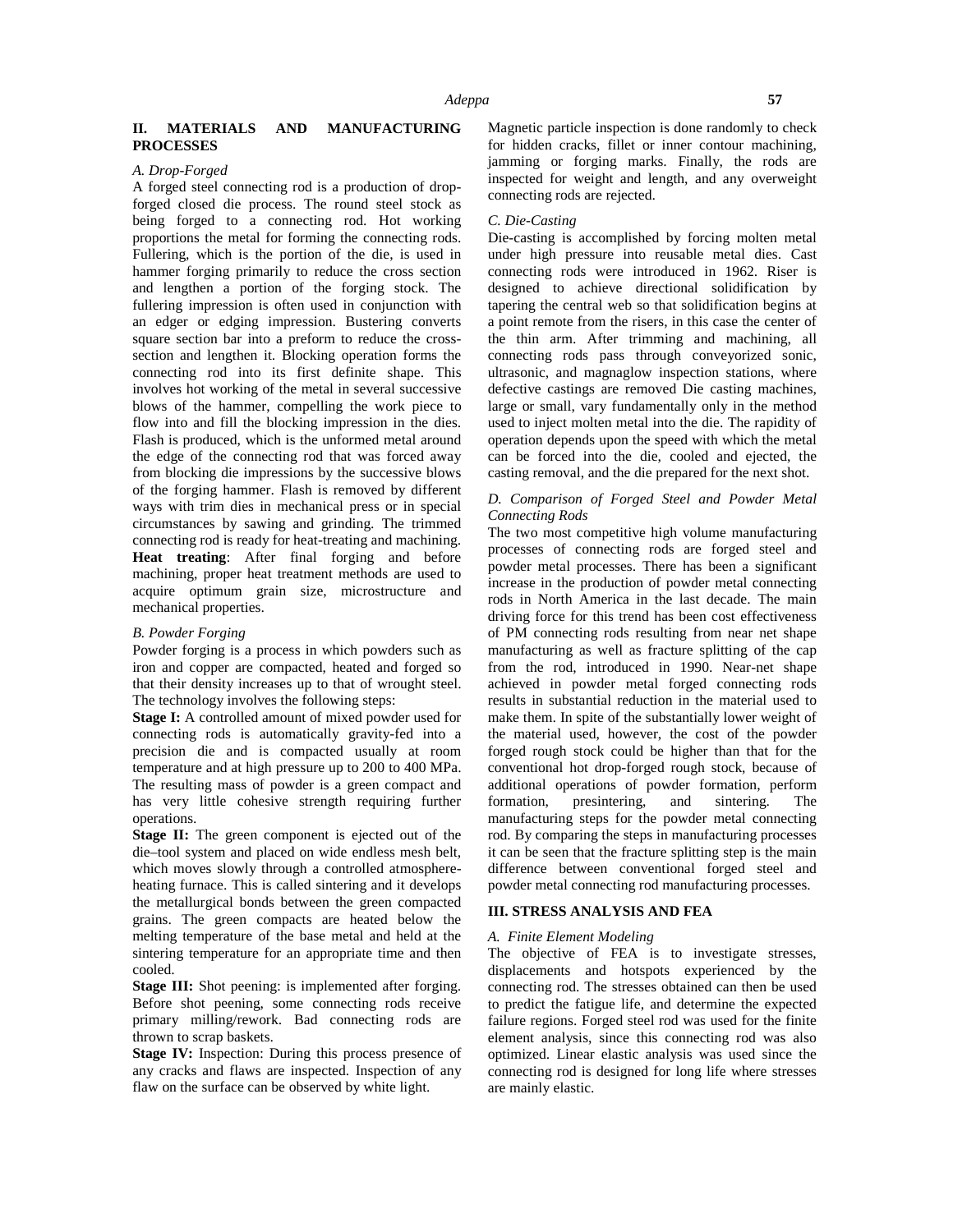Therefore, only Young's modulus ( $E = 207$  GPa or 30,000 Ksi) and Poisson's ratio ( $= 0.3$ ) were needed as material properties. Axial loading was considered for all the analyses, since this is the primary service loading.

**Generation of the geometry and FEA mesh of the component.** Modeling incorporated three-dimensional geometry, tension and compression loading, symmetry conditions and other aspects of designing. A 3-D model geometry was developed in IDEAS-8. Dimensions of the forged steel connecting rod were taken from three different connecting rods, and the average of these dimensions were used to generate the model. The dimensions were obtained by a coordinate measurement machine, as well as a micrometer, digital calipers, dial calipers, compass and depth probe.

**Loading and boundary conditions.** Tension and compression loads were applied as pressure on the bearing surfaces of the connecting rod. The research found that under actual service condition the pin end experiences tension by the piston pin causing distribution of pressure along the upper half of the inner diameter, which is approximated by the cosine function (Fig. 1). In compression, the piston pin compresses the bearings against the pin end inner diameter, causing uniform distribution of pressure.



**Fig. 1.** Distribution of compression loading of connecting rods.



**Fig. 2.** Distribution of tension loading of connecting rod.

## **IV. LIFE PREDICTIONS AND COMPARISONS WITH EXPERIMENTAL RESULTS**

#### *A. Test methods and procedures*

**Monotonic tension tests.** All monotonic tests in this study were performed using test methods specified by ASTM Standard E8. One specimen was used from each material to obtain the monotonic properties. Due to the limitations of the extensometer, strain control was used only up to 10% strain. After this point, displacement control was used until fracture. A stress versus strain plot was obtained automatically for each test. After the extensometer was removed, a displacement rate of 0.00846 in/min was used. This displacement rate provided approximately the same strain rate as that used prior to switching control modes. After the tension tests were concluded, the broken specimens were carefully reassembled. The final gage lengths of the fractured specimens were measured with a Vernier caliper having divisions of 0.001 in. Using an optical comparator with 10X magnification and divisions of 0.001 in, the final cross-section dimensions were measured. It should be noted that prior to the test, the initial cross section was measured with this same instrument.

**Constant amplitude fatigue tests.** All constant amplitude fatigue tests in this study were performed according to ASTM Standard E606. It is recommended by this standard that at least 10 specimens be used to generate the fatigue properties. For this study, only four forged steel specimens at four different strain amplitudes ranging from 0.2% to 0.5% were utilized, due to the limited number of available forged steel connecting rods. Twelve powder metal specimens were used at six different strain amplitudes ranging from 0.175% to 0.7%. Thirteen C-70 steel specimens at eight different strain amplitudes ranging from 0.174% to 0.7% were used. A strain amplitude larger than 0.7% was not possible due to specimen buckling limitation. Instron LCF software was used in all tests, except for some long life tests in which Instron SAX software was used after changing to load control mode. During each test, the total strain was recorded using the extensometer output. Test data were automatically recorded throughout each test.

#### *B. Experimental results and comparisons*

**Monotonic deformation behavior.** The properties determined from monotonic tests were the following: yield strength (YS), ultimate tensile strength (Su), percent elongation (%EL), percent reduction in area (%RA), true fracture strength ( f), true fracture ductility ( f), strength coefficient (K), strain hardening exponent (n) and modulus of elasticity (E).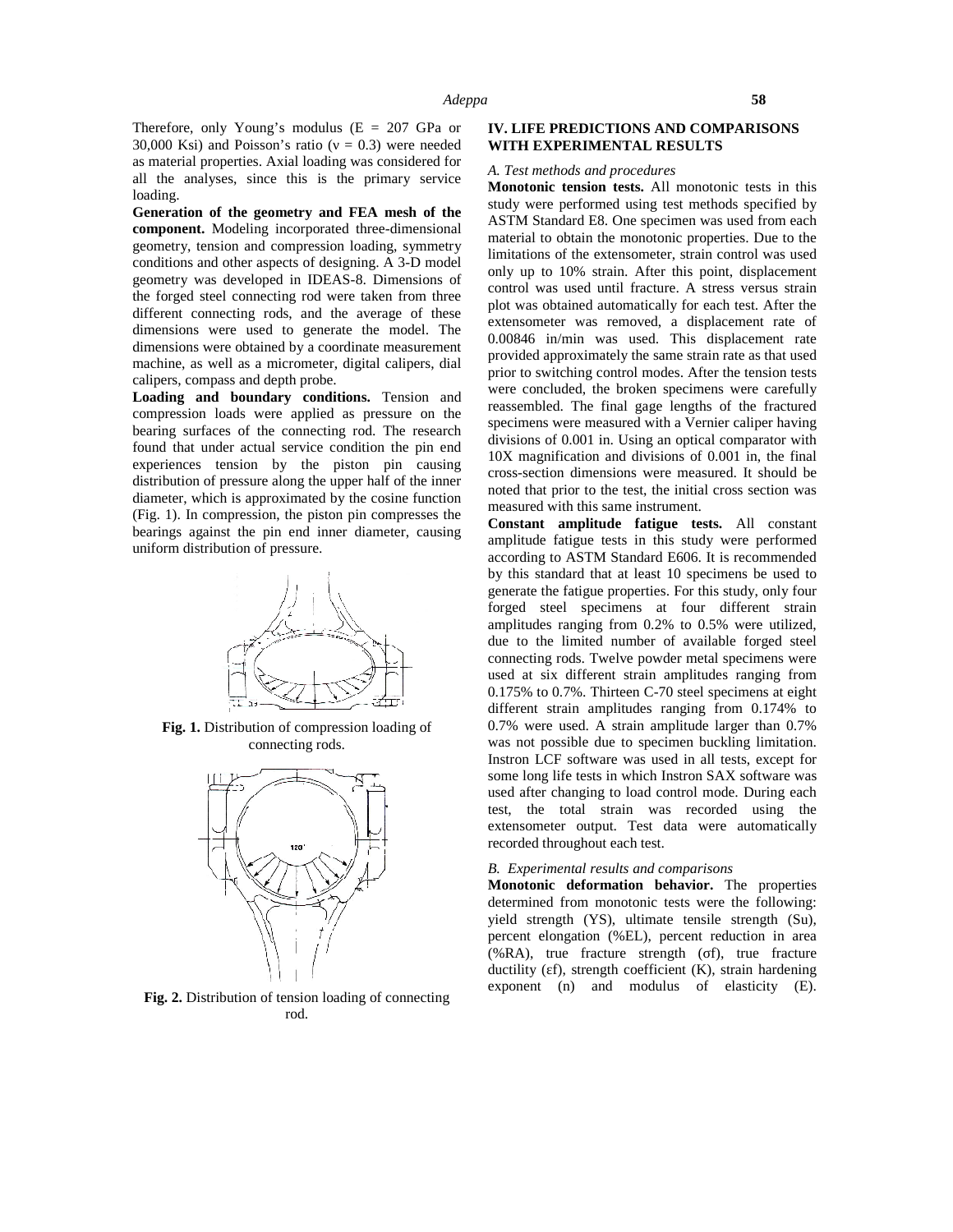# *Adeppa* **59**

True stress ( ), true strain ( ), and true plastic strain ( p) were calculated from engineering stress (S) and engineering strain (e), according to the following relationships, which are based on constant volume assumption:

$$
= S(1 + e) (1)
$$

 $=$  ln(1+ *e*) (2)

*p e E*  $=- = - (3)$ 

A summary of the monotonic properties for three materials are provided in Table 1.

|  |  | Table 1: Summary of mechanical properties for three materials. |  |
|--|--|----------------------------------------------------------------|--|
|--|--|----------------------------------------------------------------|--|

| <b>Monotonic properties</b> |                                     |  | Forged |      | Powder |     |  | $C-70$ |  |
|-----------------------------|-------------------------------------|--|--------|------|--------|-----|--|--------|--|
|                             |                                     |  | steels |      | metals |     |  | steel  |  |
|                             | Modulus of Elasticity(E) in Gpa     |  |        | 201  |        | 199 |  | 212    |  |
|                             | yield strength(YS) in Mpa           |  |        | 700  |        | 588 |  | 574    |  |
|                             | Ultimate strength(Su) in Mpa        |  |        | 938  |        | 866 |  | 966    |  |
|                             | Percent elongation, %EL(%):         |  | 24%    |      |        | 23% |  | 27%    |  |
|                             | Percent reduction in area, %RA (%): |  |        | 42%  |        | 23% |  | 25%    |  |
|                             | True fracture strength, sf, Mpa     |  |        | 1266 |        | 994 |  | 1141   |  |
|                             | True fracture ductility, ef (%):    |  |        | 54%  |        | 26% |  | 28%    |  |

**The monotonic stress-strain curves for all three materials are shown in Fig. 3.**



**Fig. 3.** Superimposed monotonic stress-strain curves of the three materials.

**Constant amplitude fatigue behavior.** Constant amplitude strain-controlled fatigue tests were performed to determine the strain-life curves. The following equation relates the true strain amplitude to the fatigue life:  $\angle/2$   $\angle/2$   $\angle/2$   $\angle$  f/E (2Nf)<sup>b</sup> + ef(2Nf)<sup>c</sup>. **Life Prediction Based on S-N Approach.**

**(i)** Surface factor, Ks (Ks = 0.30 for forged surface finish) b'=b+0.159 log  $K_s$ 

**(ii)** Stress concentration factor, Kt (Kt = 1.18 from FEA)

**(iii)** Surface compressive residual stress (does not affect life prediction due to subsurface failure)

**(iv)** Modified Goodman equation was used to consider the mean stress.

*R=Pmin/Pmax=-1.25*

*Sa/Sf/Kf=Sm/Su=1*

**Component experimental fatigue behavior and comparisons.**

**(i)** Load-controlled axial tests **(ii)** Load ratio Pmin/ Pmax = - 1.25 **(iii)** Test frequency 2-5 Hz

**(iv)** Life range 4 X 104 – 4 X106 Cycles



**Fig. 4.** The Location of two specimens obtained from one connecting rod for specimen testing.